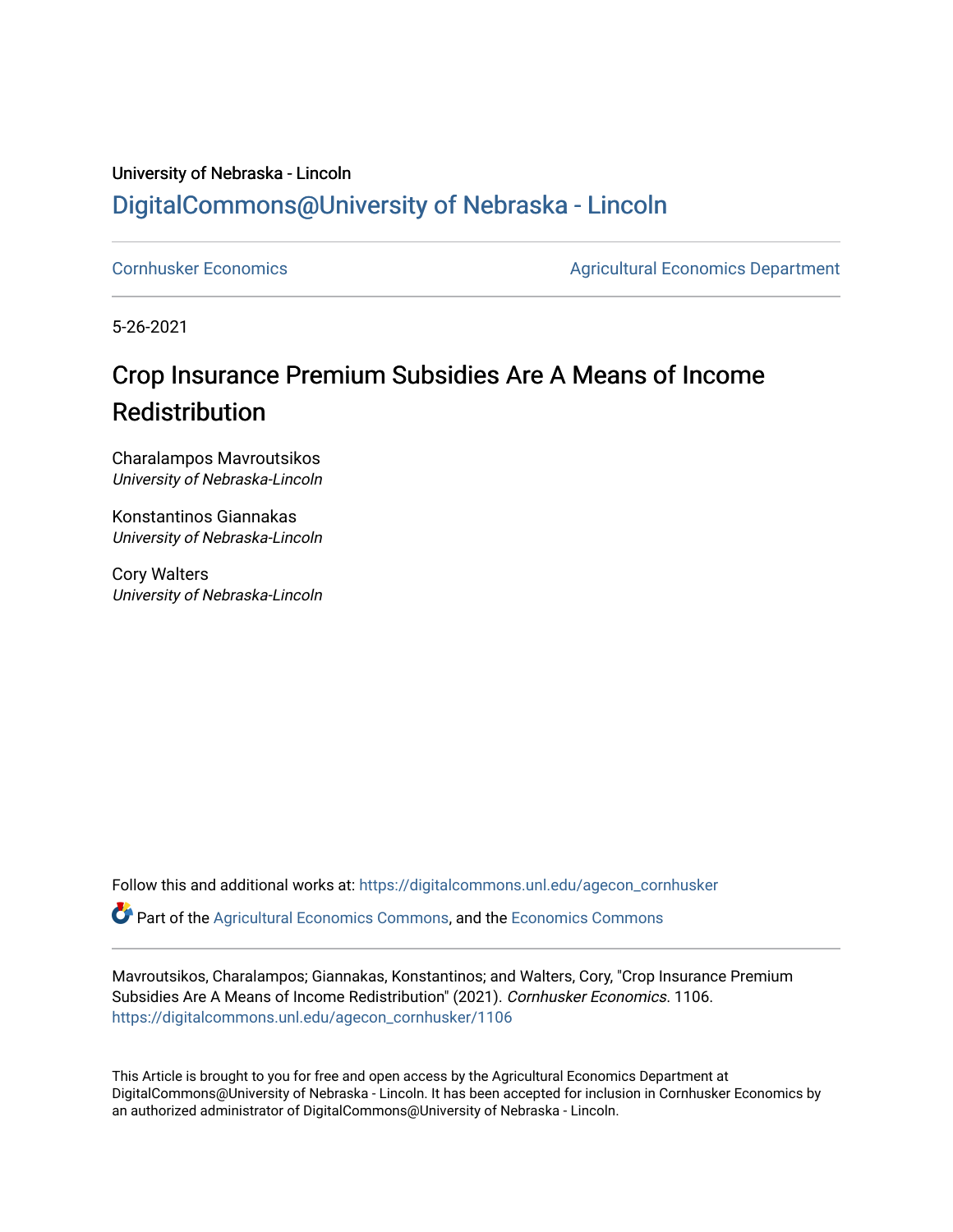

agecon.unl.edu/cornhuskereconomics

# Cornhusker Economics

## **Crop Insurance Premium Subsidies Are A Means of Income Redistribution**

The U.S. federal crop insurance is a major farm policy aimed at providing risk protection/reduced risk exposure to agricultural producers. A key component of this policy is the provision of multiple contract options and premium subsidies that reduce the cost of crop insurance to agricultural producers. Premium subsidies have been growing over time and accounted for more than \$6 billion in government outlays in 2019, with \$2 billion being applied to coverage levels of 80% and higher (USDA-RMA, 2020). While the government has justified the use of premium subsidies as a necessary means of increasing producer participation in crop insurance, many have argued that premium subsidies are just another means of income redistribution from taxpayers to producers.

Given the significant producer heterogeneity with respect to attitudes towards risk and the fact that these attitudes are private information, an argument can also be made that premium subsidies are a means of resolving this information asymmetry and inducing certain insurance contract choices by producers. Indeed, the provision of multiple insurance contracts reveals the government's objective of inducing a separating equilibrium (where producers select from a menu of contracts based on their risk preferences) and the premium subsidies represent a necessary means of achieving this objective.

A recent study of ours published in PLoS ONE seeks to analyze and evaluate all different policy objectives/ roles of premium subsidies and improve our understanding of the relationship between the stated and revealed government objectives and the role of premium subsidies in achieving these objectives.

To study the role of premium subsidies in crop insurance policy design and implementation, the research develops a novel framework of analysis that effectively captures the empirically relevant heterogeneity in producer attitudes towards risk (which has been ignored by the relevant literature), as well as the tradeoffs involved in producer decisions with respect to different crop insurance options/contracts available to them. The stated government objective of premium subsidies to increase producer participation in crop insurance is evaluated along with their role in inducing the desired producer behavior and a separating equilibrium in the presence of asymmetric information, and transferring income from taxpayers to agricultural producers/policy participants.

The analysis reveals a strong connection and a complementarity between the stated and revealed policy objectives of the government. Premium subsidies can, indeed, increase producer participation in the program, induce a (any) desired separating equilibrium with producers with different levels of risk aversion choosing different levels of risk coverage, and result in welfare transfers to agricultural producers.

In particular, premium subsidies do increase producer participation in crop insurance. Crop insurance data from the Risk Management Agency (RMA) is consistent with the positive impact of premium subsidies on producer participation in crop insurance over time. Through the implementation of several legislative acts expanding premium subsidies, the crop insurance program

It is the policy of the University of Nebraska–Lincoln not to discriminate based upon age, race, ethnicity, color, national origin, gender-identity, sex, pregnancy, disability, sexual orientation, genetic information, vete

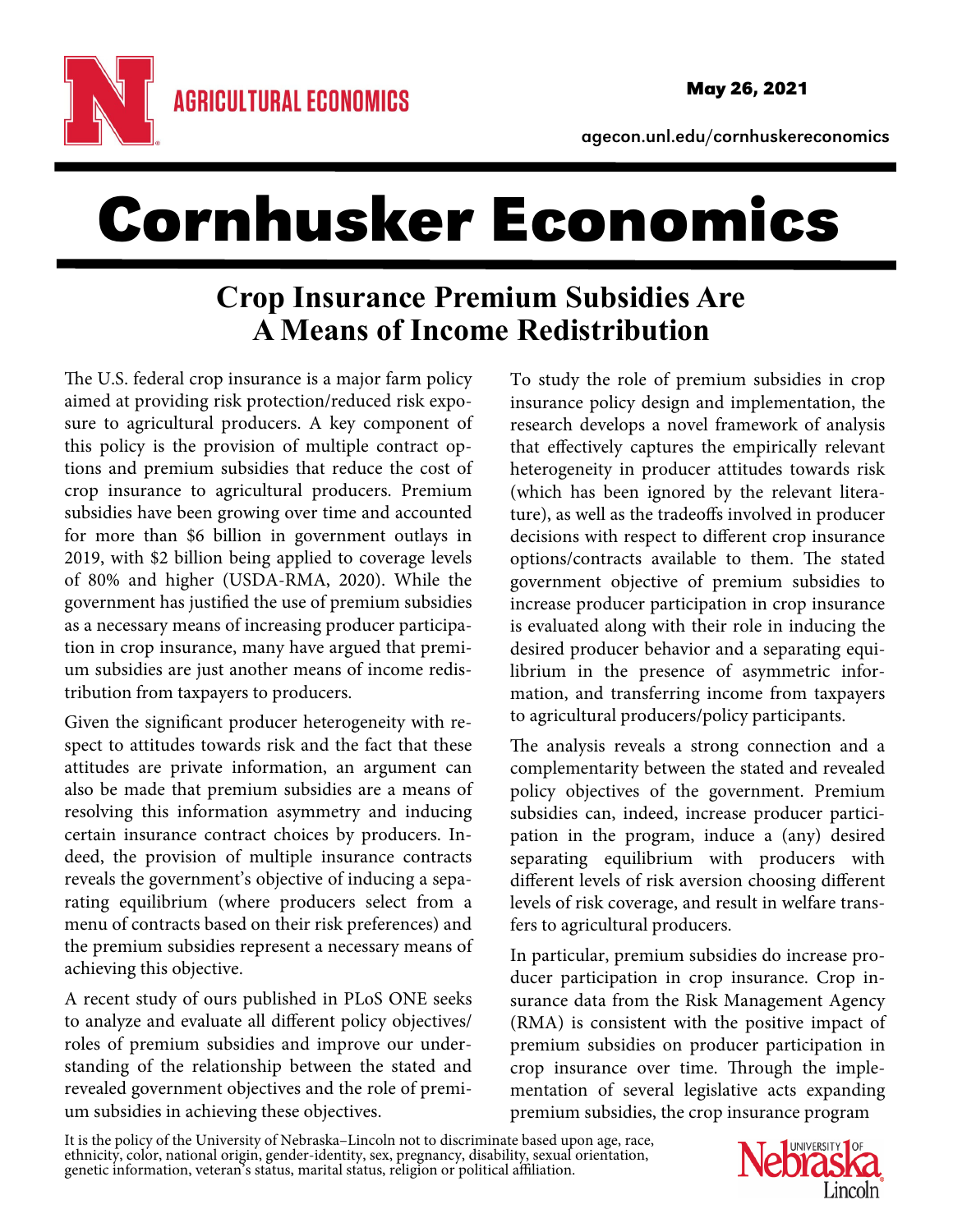grew from \$254.8 million in premium subsidies for 99.6 million insured acres in 1994 to \$6.36 billion in premium subsidies for 769 million insured acres in 2019.

The analysis also shows that premium subsidies can induce a desirable separating equilibrium in the presence of asymmetric information by making the participation of producers with different attitudes towards risk in the policies designed for them incentive compatible. The change in the structure of premium subsidies by the 2000 Agricultural Risk Protection Act (ARPA) can be viewed as an attempt to induce a different separating equilibrium. In 2000, the year before ARPA was enacted, the average per acre subsidy for low-coverage insurance (i.e., coverage below 80%) was \$4.74, while the average subsidy for high-coverage insurance (i.e., coverage at or above 80%) was \$2.49 per acre. In 2001, the first year ARPA took effect, the average per acre subsidy for low-coverage insurance increased to \$8.29 while the average per acre subsidy for high-coverage insurance increased to \$9.23. The percent of acres in a high-coverage contract increased from 5.9% in 2000 to 9.3% in 2001, a 57.6% change.

Finally, premium subsidies function as means of income redistribution from taxpayers to agricultural producers that participate in crop insurance. As noted earlier, premium subsidies have been growing over time and accounted for \$6.26 billion and \$6.36 billion in 2018 and 2019, respectively. The low-coverage insurance policies received \$4.2 billion in 2018 and \$4.32 billion in 2019, while high-coverage policies received \$2.07 billion in 2018 and \$2.04 billion in 2019.

Given that premium subsidies result in income transfers from taxpayers to producers who participate in crop insurance, the question that naturally arises (and is at the heart of this research) is whether these transfers are a goal or a necessity for the desired increased participation (and a separating equilibrium) to emerge. To answer this question, we evaluated whether the government could achieve increased participation at reduced costs. It turns out that it can, which makes income redistribution very much a goal of this government policy.

In particular, our analysis shows that the government could achieve the (any) desired increase in producer participation by providing the premium subsidy associated with the low-coverage crop insurance to new participants only. Without a subsidy paid to producers

with low-coverage insurance already in the program, there would be no need for a subsidy for existing producers with high-coverage insurance to maintain the desired separating equilibrium (and the share/type of producers opting for highcoverage crop insurance). It is important to note that, under this mechanism, the new policy participants would receive the premium subsidy for as long as the government desired their participation in crop insurance. Existing policy participants (who keep paying the same premium rate) would have no incentive to leave the program as their expected returns with crop insurance are greater than those without. In addition, by participating in the program and purchasing a certain coverage level, a producer reveals their true type/level of risk aversion. If such producers were to leave the program one year, they would be able to reenter with the terms that were in place when they were participating (and would not be eligible for new subsidies designed to induce producers that used to self -insure to enter the program).

At this point, it is also important to note that, while our analysis focuses on the introduction of new premium subsidies, our results are more general and apply also to cases where the government increases the magnitude of existing subsidies. In such a case, under our proposed mechanism, it is the increase in the premium subsidy associated with the low-coverage insurance that would be available only to new policy participants (while existing policy participants would keep paying the premium associated with their chosen insurance coverage policy, which includes the subsidies already in place). Put in a different way, in cases where the government already subsidizes different insurance coverage policies, our proposed mechanism would not remove existing subsidies from current policy participants but would, instead, make the increase in the current premium subsidies available only to new policy participants.

To assess the magnitude of the savings associated with the implementation of our proposed policy design, we compare its costs to those of ARPA, focusing on the years before and after the implementation of this reform. We estimate that the alternative policy design could have achieved the same acreage enrollment in crop insurance by